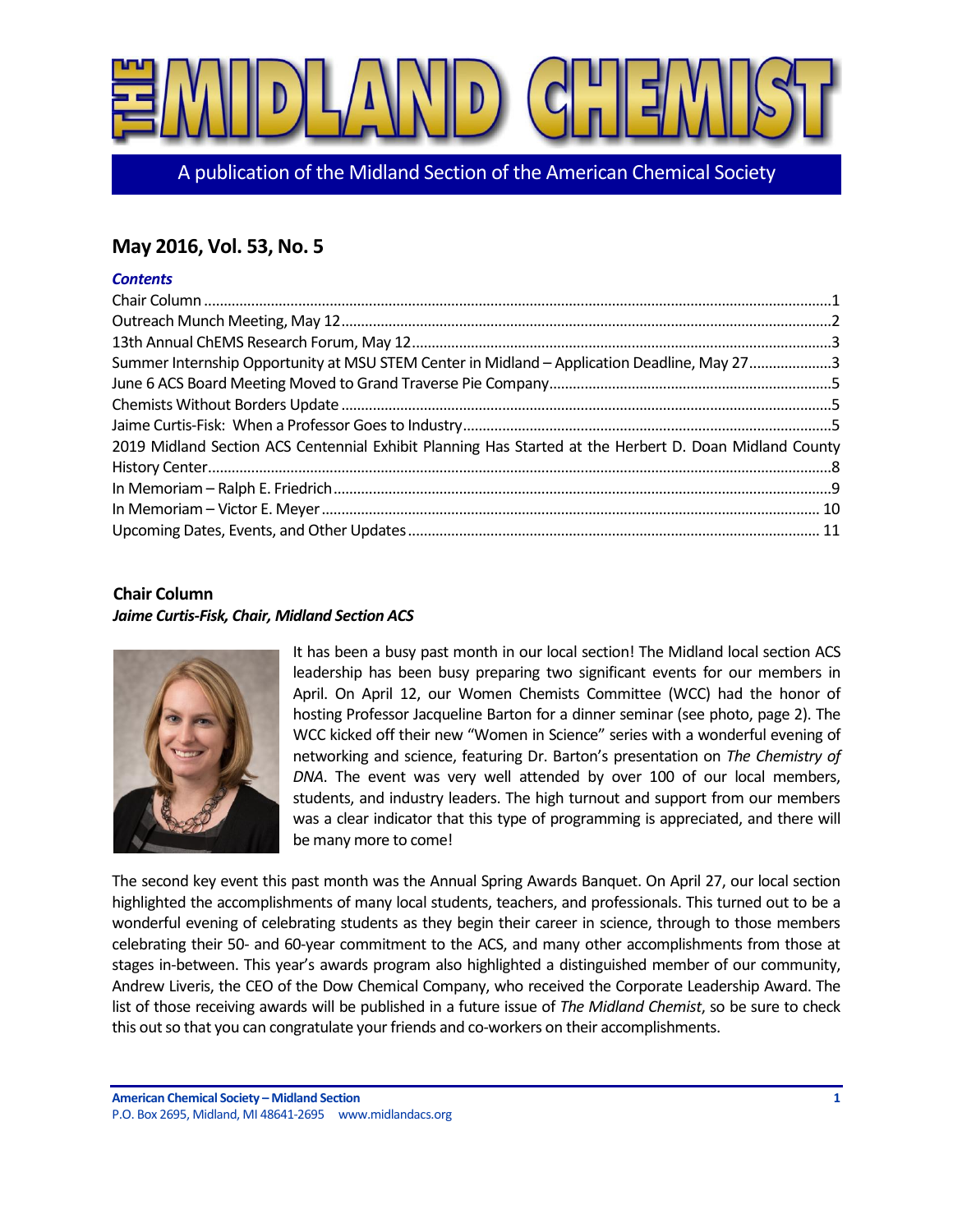

Jackie Barton with leaders of the Midland Section ACS Women Chemists Committee. Left to right: Michelle Cummings, Tamlin Matthews, Tina Leaym, Jaime Curtis-Fisk, Jackie Barton, Beata Kilos, Anne Kelly-Rowley, Janet Smith, and Wendy Flory.

These two events draw attention to just a couple of the many ways that you can be involved in your ACS local section. Board members provide high level guidance and leadership, committees develop the strategy and implementation plans that bring the vision to life, and no successful event is possible without the countless hours of many volunteers who give of their time and passion to make sure that needs, both big and small, are addressed and met.

If you are interested in getting involved, please contact me [\(JLCurtisFisk@dow.com](mailto:JLCurtisFisk@dow.com) or 989-638-7044) or any Board member for more information. Thank you.

# <span id="page-1-0"></span>**Outreach Munch Meeting, May 12**

### *Gina Malczewski, Past Chair and Outreach Committee, Midland Section ACS*

Please plan to join with others interested in or already involved with **ACS Outreach** activities for a **FREE** light lunch on May 12 at Creative 360, 1517 Bayliss Street, Midland, from 11:30 AM to 1:00 PM to discuss past activities and upcoming opportunities. **SENIORS** – this mean YOU, too!

There is plenty to do, and there are many aspects to Outreach – activity development, safety audits, prep time, and implementation, so all skill sets are welcome! We provide training and "shadowing", too, so you do not need to worry about inexperience.

**American Chemical Society – Midland Section 2** P.O. Box 2695, Midland, MI 48641-2695 www.midlandacs.org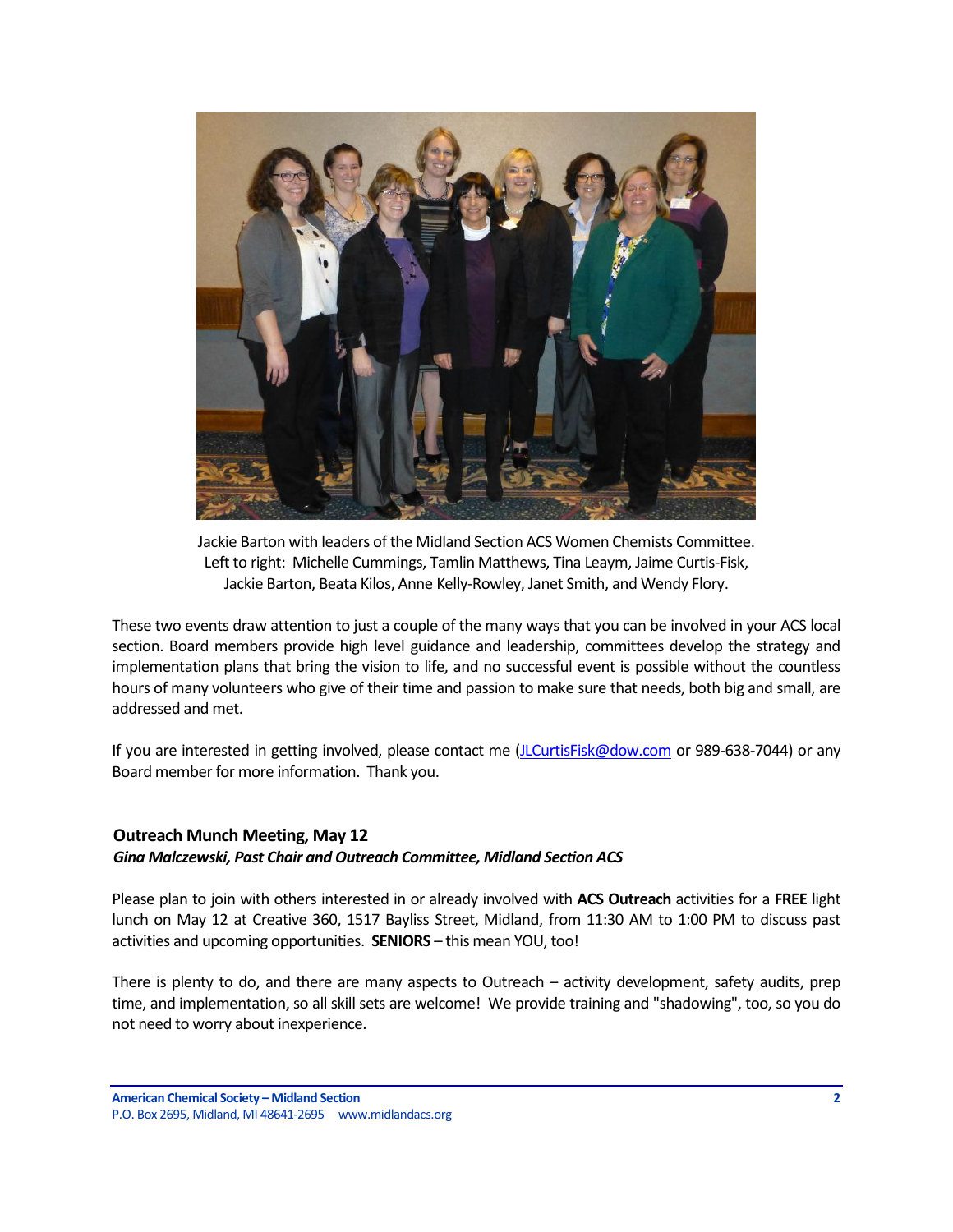If you have any questions or want to make a lunch reservation (we need a head count for food), please contact Gina Malczewski a[t reginamalczewski@gmail.com](mailto:reginamalczewski@gmail.com) or 989-631-4038. We need your energy and involvement, so come to learn more!

# <span id="page-2-0"></span>**13th Annual ChEMS Research Forum, May 12** *MSU ChEMS Department*

The Department of Chemical Engineering and Materials Science (ChEMS) at Michigan State University would like to invite you to join us at the 13<sup>th</sup> annual ChEMS Research Forum on Thursday, May 12, 2016. The forum is a full-day event, running from 8:00 AM to 5:00 PM, and will be held at the Huntington Club at Spartan Stadium on the campus of MSU.

This year's ChEMS Research Forum will showcase departmental research advances in the areas of:

- Energy and Sustainability
- Nanotechnology and Materials
- Biotechnology and Biomedical Engineering

The one-day program will feature plenary speakers, posters, and oral presentations describing the latest department research. This year's featured speakers and their lecture topics include:

- **Matthew Neurock**, Shell Professor, Chemical Engineering and Materials Science, University of Minnesota, *Computational Catalyst Design*
- **Deborah (D.F.) Mielewski**, Senior Technical Leader, Materials Sustainability, Ford Research and Innovation Center, *Greening the Blue Oval: Research and Development of Sustainable Materials at Ford*
- **Scott Calabrese Barton**, Associate Professor, Chemical Engineering and Materials Science, Michigan State University, *Enhancing Intermediate Transport in Multistep Reactions*
- **Andre Y. Lee**, Associate Professor, Chemical Engineering and Materials Science, Michigan State University, *Novel Chemical Modifier for Aluminum-Silicon Casting Alloys*

Registration, lunch, and refreshments are complimentary, but pre-registration for the forum is requested. To register for the event, go t[o http://www.chems.msu.edu/forum2016/Registration.](http://www.chems.msu.edu/forum2016/Registration)

For more information, see [http://www.chems.msu.edu/forum2016,](http://www.chems.msu.edu/forum2016) or call the MSU ChEMS Department at 517-355-5135, or send an inquiry by e-mail to [chems@egr.msu.edu.](mailto:chems@egr.msu.edu)

# <span id="page-2-1"></span>**Summer Internship Opportunity at MSU STEM Center in Midland – Application Deadline, May 27** *Melanie Kauffman, Communications Manager, MSU Research and Graduate Studies*

I would like to reach out to all ACS members in the greater Midland area for assistance in promoting an opportunity for high school seniors. We are offering a research internship opportunity in Midland this summer in chemistry and materials science. Information about this program may be found on our website at [http://research.msu.edu/summer-research/.](http://research.msu.edu/summer-research/) The website also contains the instructions and a link to an online application form to apply for the program.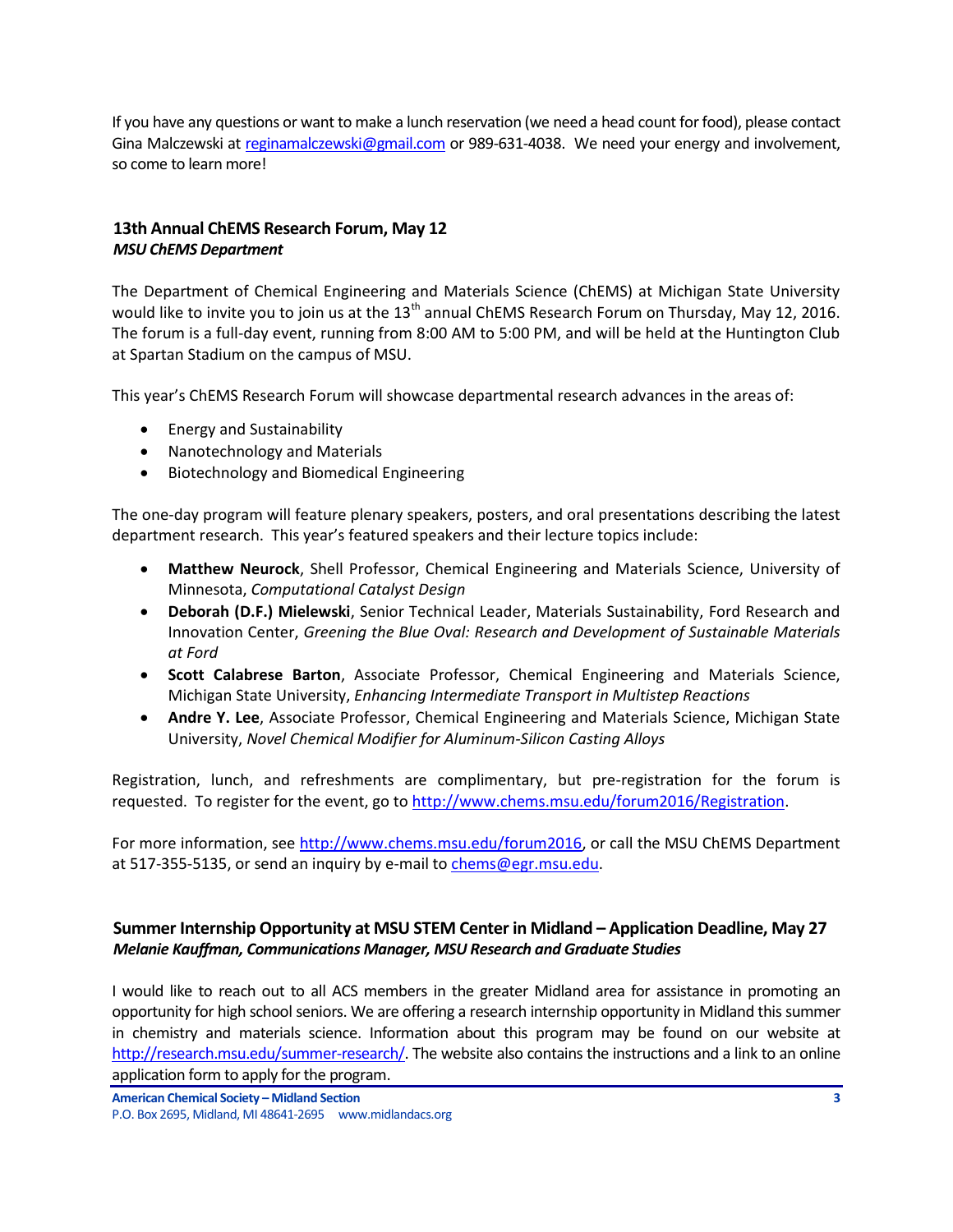We will also be reaching out to local high schools to promote this program, but we wanted to be sure that the Midland Section ACS group was aware of it as well. Please feel free to share this information widely. The application deadline is Friday, May 27. For more information, or for questions, please contact Melanie Kauffman a[t kauffm59@msu.edu](mailto:kauffm59@msu.edu) or 517-884-0099. Thank you.



Rising high school seniors are invited to apply for a paid summer internship with mentoring provided by researchers at the MSU STEM Center in Midland (the former MMI site on W. St. Andrews Road). Projects are intended to introduce students to research in chemistry and materials science, and should provide the basis for national science fair competitions in the 2016-2017 academic year. Mentors on site have suggested the following project areas:

- New compounds that prevent overcharging of lithium batteries
- Means to remove impurities from drinking water in tropical regions
- <sup>19</sup>F-NMR studies of fluoride complexes
- 3-D printing of novel, high-value composites
- Novel applications of 3-D printing of polymers
- Saving honey bees from varroa mites with controlled-release miticides

MSU proposes to offer up to six internships in 2016. Each position will be paid \$10 per hour. The program will run eight weeks, 40 hours per week, from June 27 to August 26, 2016.

Please visit http://research.msu.edu/summer-research/ for more details and to apply. Applications must be received by Friday, May 27, 2016. Students will be notified of their acceptance by June 3, 2016.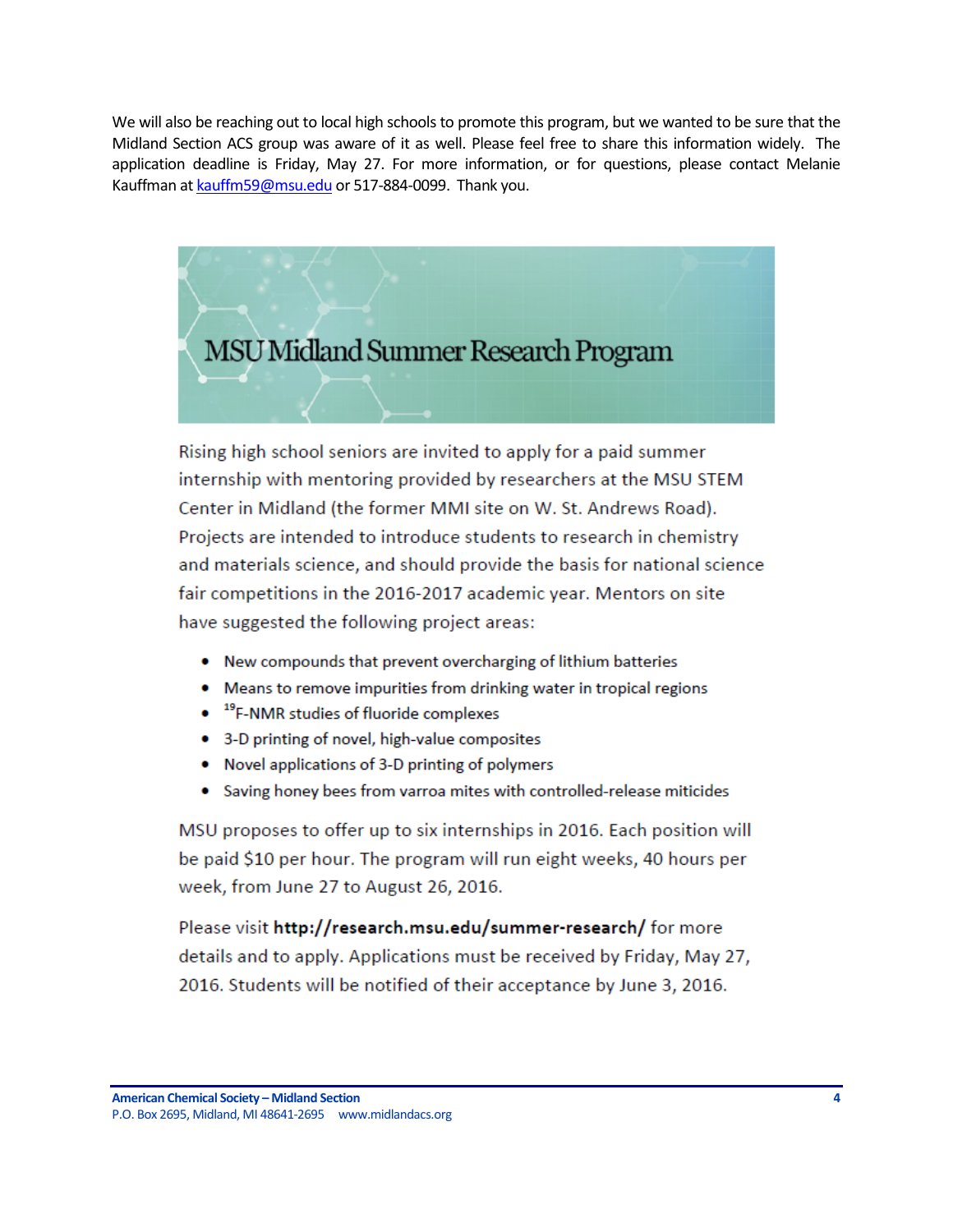# <span id="page-4-0"></span>**June 6 ACS Board Meeting Moved to Grand Traverse Pie Company** *Jaime Curtis-Fisk, Chair, Midland Section ACS*

The Midland Section ACS Board meeting scheduled for Monday, June 6, will be held at the Grand Traverse Pie Company, 2600 North Saginaw Road, in Midland, beginning at 6:30 PM. If you would like to order food, please arrive at 6:00 PM so that everyone may be seated and ready for the meeting to begin at 6:30 PM. This meeting will replace the regularly scheduled board meeting that would normally take place at the Midland Center for the Arts.

## <span id="page-4-1"></span>**Chemists Without Borders Update** *Ronda Grosse, Board Member, Chemists Without Borders*

Chemists Without Borders volunteers attended PittCon in Atlanta in March. We appreciated the enthusiastic response from Pittcon attendees to our poster "Applying Analytical Chemistry to Solve Problems in the Developing World". It was great to meet many like-minded chemists interested in using science to address humanitarian issues.

Looking ahead, the American Chemical Society has asked us to lead a symposium at the Fall National ACS meeting in Philadelphia. In conjunction with the meeting theme *Chemistry of the People, by the People and for the People*, this symposium will be titled "Mobilizing Chemistry Expertise to Solve Humanitarian Problems". We have 10 excellent speakers lined up from academia, industry, government and non-profit organizations in an all-day symposium on Sunday, August 21, 2016. We will highlight efforts to apply chemistry to improve the lives of those across the globe. Presentation topics include clean water initiatives, expanding access to quality medicines, science education, and advancements in inexpensive analytical methodologies that can be readily applied in developing countries. We anticipate more fruitful discussions regarding the far-reaching benefits of these efforts and ideas toward addressing technical and logistical challenges. If you are coming to Philadelphia this August, please join us!

If you would like more information about the Chemists Without Borders organization, what we do, and how you might help, please contact Ronda Grosse at [ronda.grosse@dowcorning.com](mailto:ronda.grosse@dowcorning.com) or 989-496-3097. Thank you.

# <span id="page-4-2"></span>**Jaime Curtis-Fisk: When a Professor Goes to Industry**

### *Yanni Wang, Principal Scientific Writer and Owner, International Biomedical Communications*

Editor's note: In the spirit of providing the interesting "background story" of Jaime Curtis-Fisk, the current Chair of the Midland Section of the ACS, this article is being reprinted in its entirety from the March 18, 2016 online posting by *ACS Industry* in *Industry Voices*.

Jaime Curtis-Fisk's plan in graduate school was to become an organic chemistry professor. She was passionate about education, had the needed communications skills, and was well prepared — she had earned her certification in college science and math education while completing her PhD program.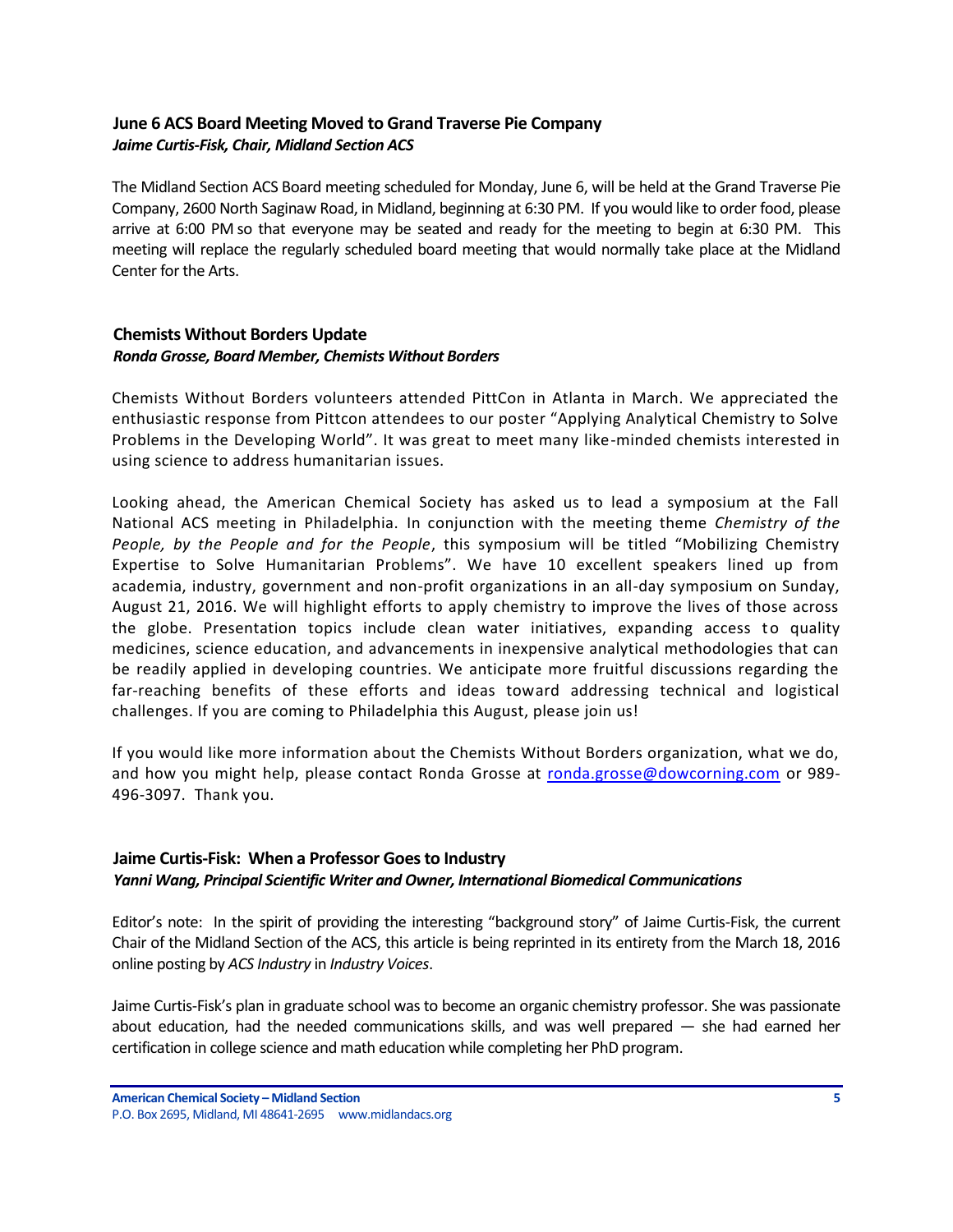It was no surprise that upon graduating from Michigan State University in 2009 with a PhD in chemistry, Curtis-Fisk successfully landed an assistant professor position at Grand Valley State University, where she had received her undergraduate education.

The dream job, however, didn't last long. In 2010, Curtis-Fisk's husband accepted a position at the Dow Chemical Company, and the family needed to relocate. Curtis-Fisk had two options: keeping her dream job and splitting the family, or staying with her family and leaving her job. Having just started a family, Curtis-Fisk chose the latter.

To stay close with her family, Curtis-Fisk applied for a position at Dow and was offered a senior chemist position in Dow's Core R&D Division. She accepted the position and switched her career path from academia to industry. But she kept her passion for education alive.



#### **A Chemist's Two Tales**

When Curtis-Fisk joined Dow, employee volunteerism was already part of Dow's culture. Several groups of Dow employees were actively engaging in outreach activities in their communities. But it was not an organized effort.

Recognizing her interest in education, Curtis-Fisk's supervisors created a unique position that would allow her to conduct technical research as a R&D scientist and support Dow's outreach programs as a STEM program leader, all at the same time. Without hesitation, Curtis-Fisk took the opportunity and started to make marks in two drastically different areas.

#### *Implementing Dow's STEM Ambassadors program*

Upon accepting the dual-role position, Curtis-Fisk was asked to transform Dow employees' grassroots efforts into a coordinated program. The goals were to create opportunities for Dow employees to best use their skills and passion, to ensure that the time and resources are well spent, and ultimately to generate the biggest impact possible.

And Curtis-Fisk didn't disappoint. With the support of her colleagues and supervisors, she started the now well-known Dow STEM Ambassadors Program, an employee engagement program that trains and connects Dow employee volunteers with students, teachers, and local communities. To achieve the best result, she created an effective organizational structure for the program, developed resources to support the outreach efforts, and removed barriers that could potentially affect volunteers' involvement. As a result, the number of volunteers increased from about 400 to 1,600 within a year.

Today, Curtis-Fisk and her STEM ambassadors have developed programs in multiple locations around the globe, and they have successfully built partnerships with a number of organizations, including the Smithsonian, the Chemical Education Foundation, and the American Association of Chemistry Teachers. Noticing the program's impact, Dow has tied the educational program to its corporate initiatives.

"I always knew she'd make an excellent teacher, she is that special type of person that conveys things clearly and with all her focus on the person she is communicating with, she just draws you in," says Laurie Witucki, Curtis-Fisk's undergraduate research advisor who sparked her interest in chemistry. "I am certain she is doing the same as a STEM ambassador, passing on her love for chemistry to an audience of all ages."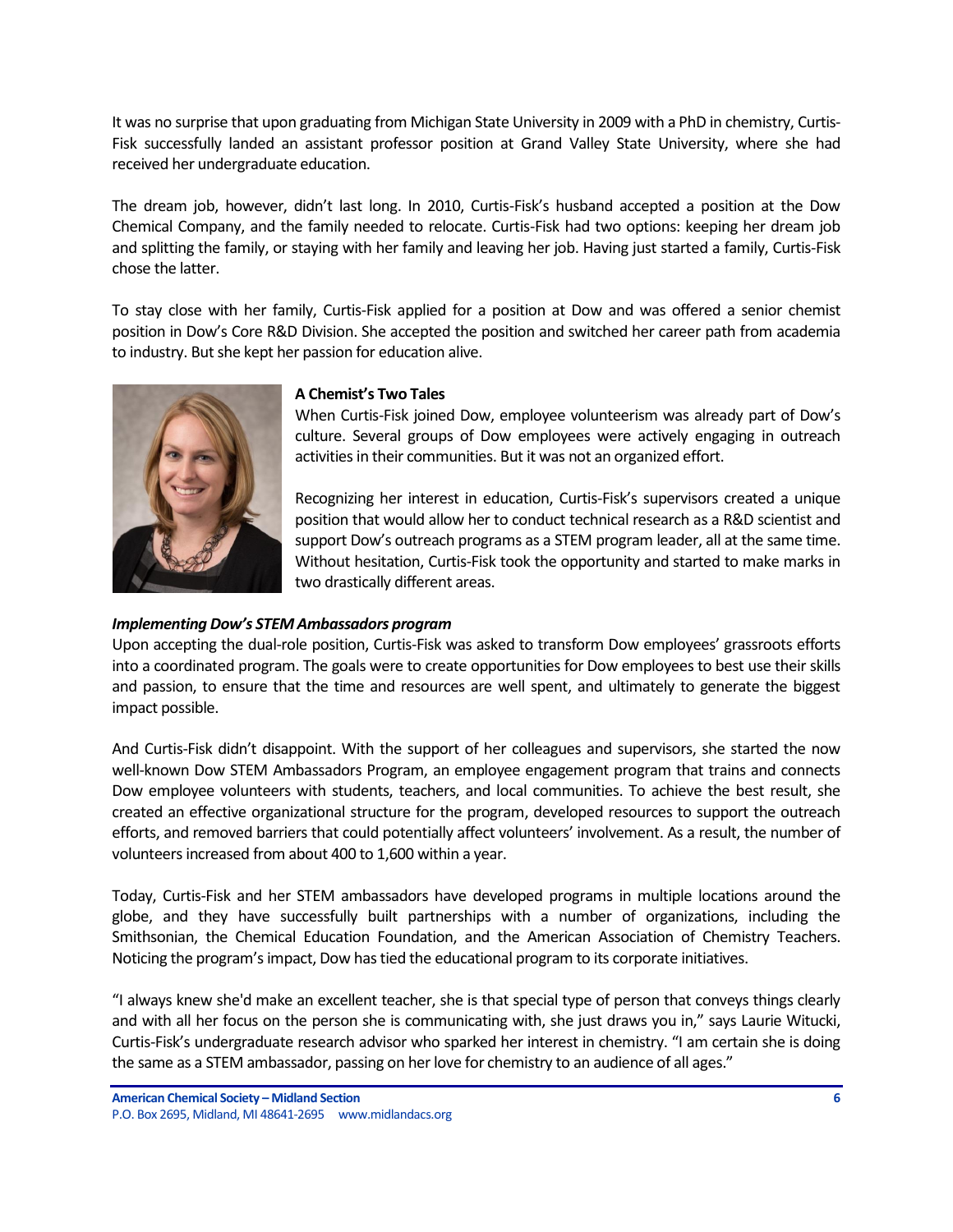#### *Thriving as an industry scientist*

Curtis-Fisk's research interest at Dow is mainly focused on drug delivery technologies. Her main responsibilities include using polymers' unique properties to design new ways to deliver drugs, and designing corresponding formulations that are safe and effective. In another word, she is responsible for turning active drug ingredients into final products. As a project leader, she also helps her team develop research plans, analyze experimental results, and communicate the relevance of their findings to stakeholders.

Despite the amount of time and energy that Curtis-Fisk devoted to the STEM outreach program, her technical performance didn't suffer. Since joining Dow, Curtis-Fisk has authored 26 corporate technical reports, submitted 17 invention concept documents, and filed 13 active patent applications. She also has published 4 peer-reviewed research publications, and presented at 7 national conferences.

Recognizing Curtis-FISK's research excellence, in 2015, the American Chemical Society's Women Chemists Committee awarded its Rising Star Award to Curtis-Fisk, along with nine other women scientists approaching mid-level careers.

#### **Making It All Work**

To many people, staying competitive in just one field is challenging enough. How could Curtis-Fisk thrive in two totally different areas?

#### *Planning ahead*

"At times it was difficult to balance both worlds, particularly since I had two sets of stakeholders," Curtis-Fisk admits. But from early on she realized that it helps to have a detailed plan for each engagement, maintain a well-defined timeline for every project, and communicate clearly with both teams about expectations and work processes.

#### *Communicating well*

Curtis-Fisk's skills in scientific communication proved invaluable, too. "My talent is telling the story of science in a way that others can understand the technology, and appreciate the value," says Curtis-Fisk. In the early days, her talent helped her successfully connect with her students. Today, as a scientist and project leader, that ability helps her clearly communicate the needs of her teams, and effectively share their research results and potential impacts with stakeholders.

And the teaching certification that she earned in graduate school? Well, that turned out to be extremely helpful, too, especially when she speaks with the teachers her outreach programs support.

#### *Keeping the passion alive*

A first generation college student, Curtis-Fisk attributes her success to a large group of people who have supported her over the years. She credits her college professors with spurring and nurturing her interests in chemical research and education. She appreciates her husband for fully supporting her career growth. And she thanks her mentors and leaders at Dow for not only helping her create the dual-role career opportunity but continuing to help her to grow.

Her determination in keeping her passion alive, however, has no doubt played a great role in her success as well. Reflecting on her unique career path, Curtis-Fisk admits that she would not feel completely fulfilled if her career were focused solely on doing technical work in the lab. Fortunately, she has learned that "there's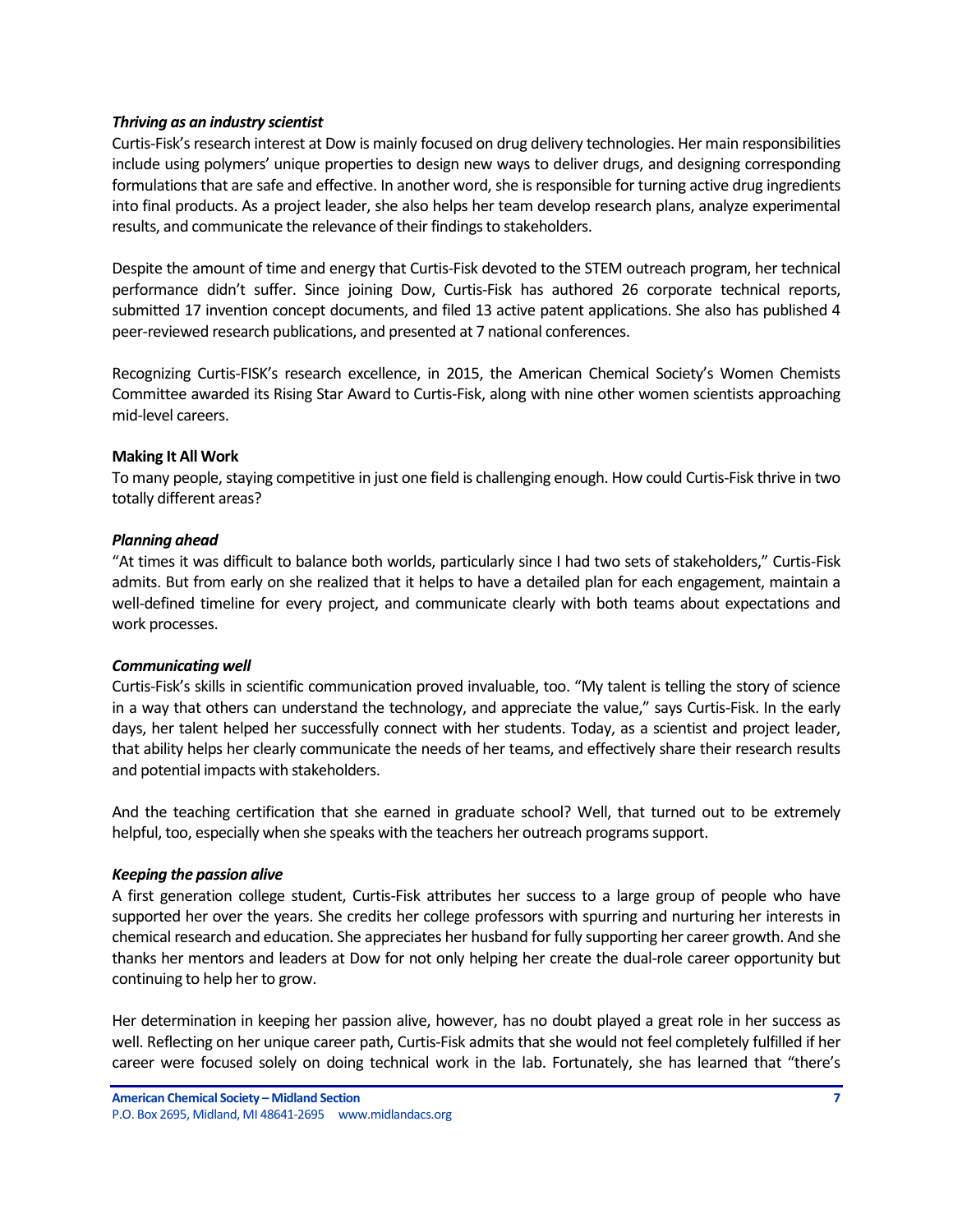always a way to follow your passion." "Even if it doesn't seem at first like it's something that fits with the rest of your career, you can still develop the right support system to make it happen," says Curtis-Fisk.

*Yanni Wang is a principal scientific writer and the owner of International Biomedical Communications, a company dedicated to translating research data into clear messages. Yanni has a PhD in chemistry and writes about biomedical research-related topics for professional audiences and the general public.*

# <span id="page-7-0"></span>**2019 Midland Section ACS Centennial Exhibit Planning Has Started at the Herbert D. Doan Midland County History Center**

*Wendell L. Dilling, Midland Section Historian and Chair, 2019 Centennial Exhibit Committee*

The year 2019 will be significant for the Midland Section of the ACS when it celebrates 100 years of existence. Other landmarks reached in 2019 will include the 50th Central Regional ACS Meeting, which will be hosted by the Midland Section in Midland, and the 75th Fall Scientific Meeting. The Section officially had its start on December 8, 1919, when it received a charter from the national ACS.

All early Section members were employees of The Dow Chemical Company, including Herbert H. Dow, the Company founder and the first Chairman of the Midland ACS Section. These people and their impact on the community and the world are proposed as a major focus of the exhibit. Section members and their stories including how they made the world better by their inventions and discoveries as documented by their awards and patents, some involving familiar items, are important aspects of Midland Section history planned for inclusion. Recognition of the student outreach programs the Midland Section helped shape and create will also be featured. Some smaller exhibits may be developed for installing in areas outside of Midland. Hundreds of other Section members followed Herbert Dow as Section officers. These people's names and some of their stories will be included in the exhibit as well as those of many other people, plus related artifacts and mention of significant Section events.

A group of Section members recently met with Gary Skory, Director of the Herbert D. Doan Midland County History Center, to make preliminary plans for having a centennial exhibit at the Center, tentatively from May through December 2019. The Section's Board of Directors has allocated funds to help construct the exhibit. The purpose of this report is to alert members about these plans, request suggestions, and encourage members to help with the exhibit's planning and construction.

We are seeking the following kinds of artifacts for the exhibit:

- Photos of Midland Section officers, other members, and events
- Original patents by Section members
- Personal and Midland Section ACS awards or mementos
- Notebook or personal journal excerpts about the Midland Section or technologies developed by Midland Section members

The Section has extensive archives in the Clarke Historical Library at Central Michigan University that will also be a source of many artifacts. We are also seeking volunteers to help select some of these pieces of history.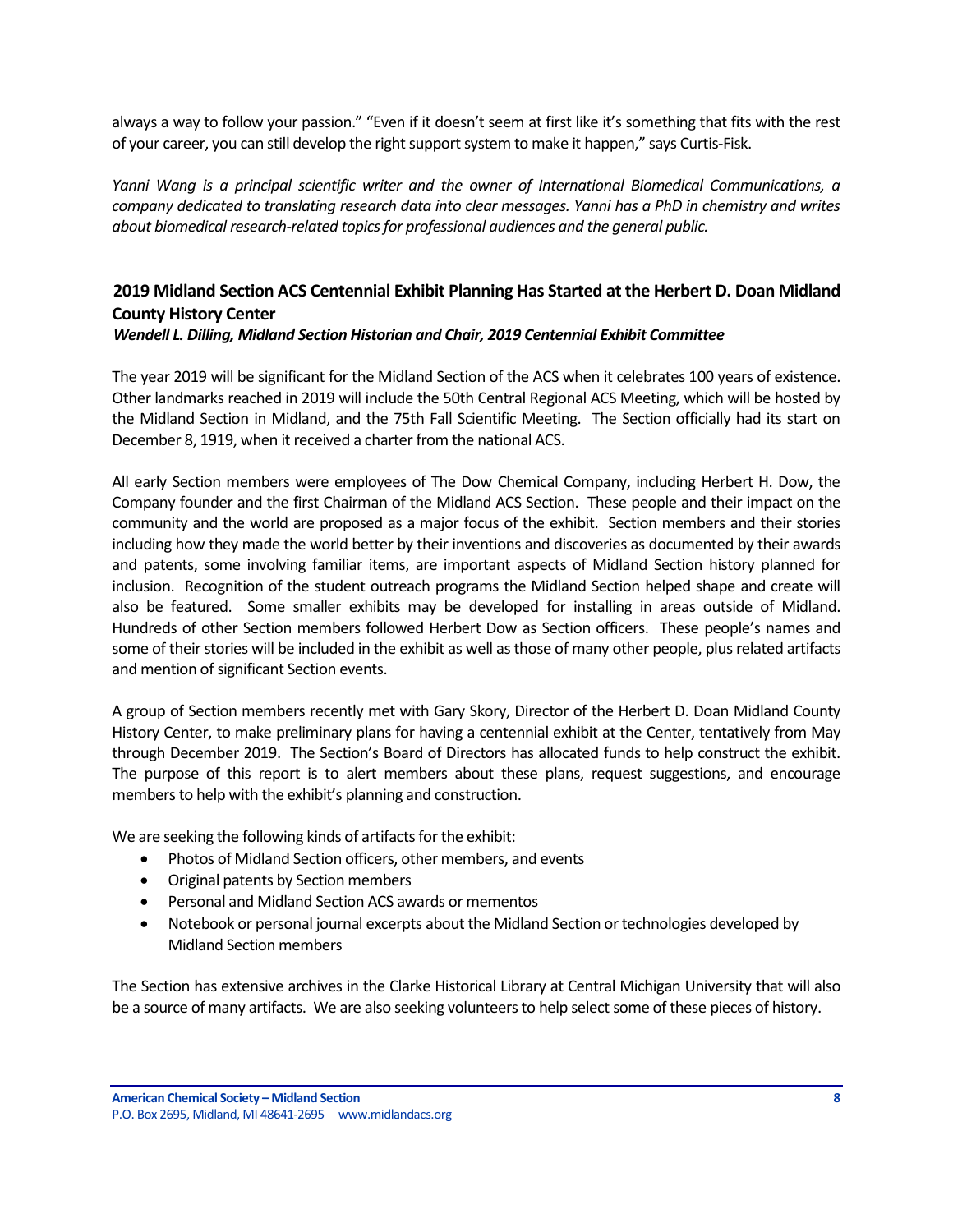If you are interested in suggesting the inclusion of particular Midland Section activities or artifacts for this exhibit, or would like to help install the exhibit(s), please contact Wendell Dilling at [dilli1wl@cmich.edu](mailto:dilli1wl@cmich.edu) or [w.dilling@att.net.](mailto:w.dilling@att.net)

### <span id="page-8-0"></span>**In Memoriam – Ralph E. Friedrich** *Steve Keinath, Editor, The Midland Chemist*

Editor's note: Ralph Friedrich's obituary as it appears here is reprinted, in part, from the March 28, 2016 issue of the *Midland Daily News*. He was a long-standing member of the American Chemical Society, and was recognized with a framed 60-year ACS membership plaque in 2007 by the Midland local section. That plaque was proudly displayed by his family during his funeral home visitation time period.



Ralph E. Friedrich passed away early Tuesday morning of Holy Week on March 22, 2016, 10 years after his beloved wife had been called Home to be with Jesus, also on Tuesday of Holy Week.

Ralph was born April 10, 1918, in Grand Rapids, MI, son of the late Martin Herman Friedrich and Caroline (Frey) Friedrich. When he had attained an Associate's Degree in chemistry from Grand Rapids Junior College, he worked at The Dow Chemical Company, Midland, assisting in research at the Physics Lab. In Midland he met Viola Schnepp, and they were married on September 6, 1941.

During World War II, Ralph enlisted in the U.S. Navy. He served as an Electronics Mate Second Class, maintaining radar systems on the aircraft carrier USS Midway. After the war, he earned his Bachelor of Science degree from the University of Michigan. He worked briefly as a chemist for Monsanto Company in St. Louis, MO, until he had an opportunity to return to the Dow Physics Lab in 1948. Ralph and Viola settled again in Midland, where they raised their five children. Ralph worked for Dow, earning recognition on several patents, until his retirement in 1983.

Ralph was an active member of St. John's Lutheran Church in Midland, where he served in various leadership roles. His lifelong avocations were sailing, electronics and Bible study.

After experiencing a stroke in 2009, Ralph moved to Brookcrest Rehab & Life Center in Grandville, MI, where his daughter Martha worked and attended daily to her beloved father. While at Brookcrest he received frequent visits from faithful friends from Midland.

Surviving are his sons, Donald (Donna) Friedrich of Windsor, CA, Paul (Lois) Friedrich of Laingsburg, MI, Ronald (Georganne) Friedrich of Rockville, MD; daughters, Mary (Stanley) Hines of Fort Wayne, IN, Martha (William) Torreson of Wyoming, MI; 11 grandchildren; 11 great-grandchildren; four nieces; and two nephews. Ralph was preceded in death by his wife, Viola; sister, Margaret; and brother, Carl.

Funeral services for Ralph took place at 11:00 AM on Wednesday, March 30, 2016, from St. John's Lutheran Church. Pastor Daniel Kempin officiated, with burial in Homer Township Cemetery. Ralph's family received friends at the Ware-Smith-Woolever Funeral Home, on Tuesday, from 5:00 to 7:00 PM, and on Wednesday, from 10:00 AM until the time of service.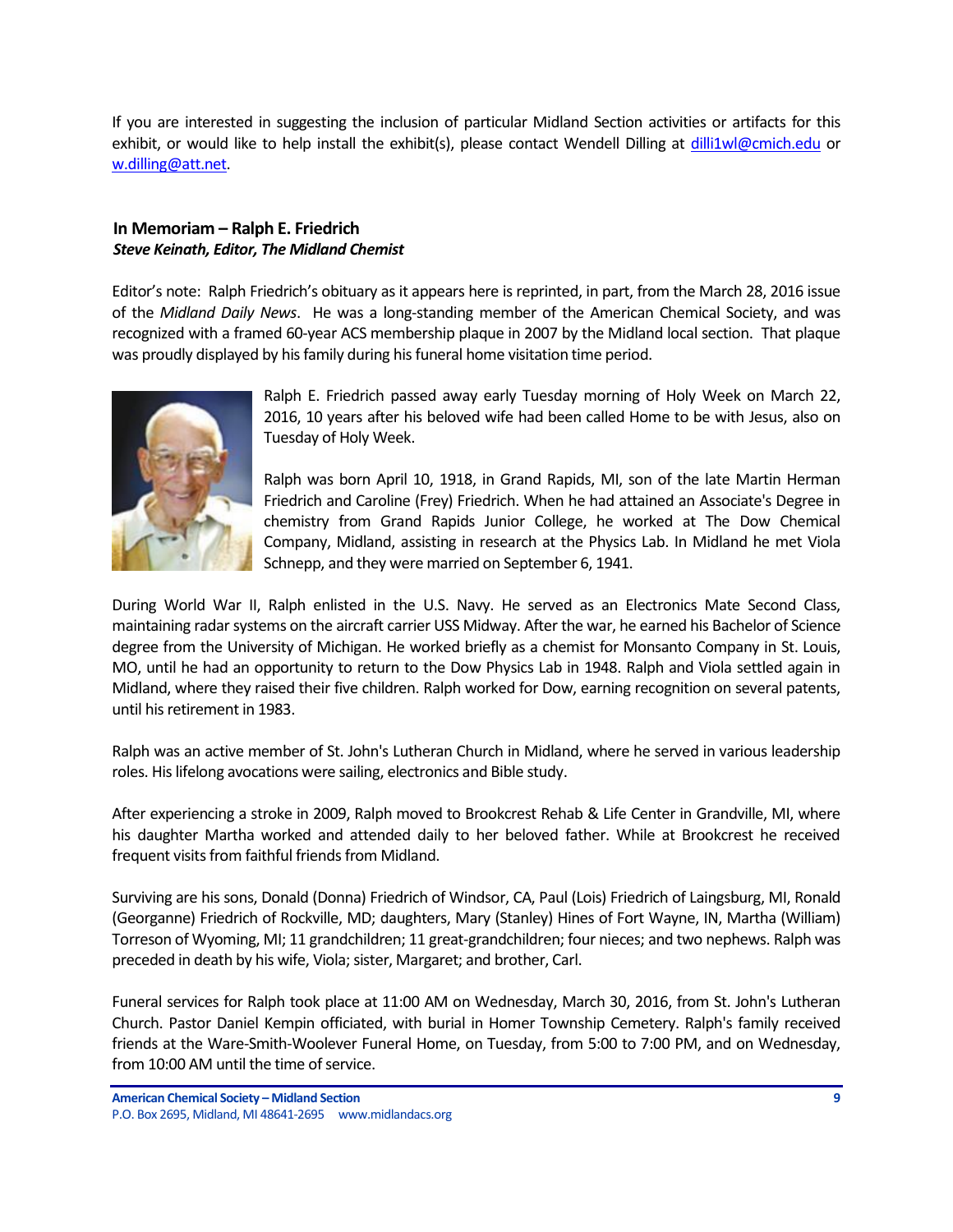Those planning an expression of sympathy are asked to consider one of the following that have been such a blessing in Ralph's life: St. John's Lutheran Church in Midland, Ralph's very dear church home and church family, Brookcrest Rehab & Life Center - Christian Nursing Home in Grandville, MI, where Ralph was given exceptional care and was dearly loved during these past seven years or New Hope Lutheran Church in Hudsonville, MI, as Pastor David Rufner faithfully ministered to Ralph while away from his own home church.

Funeral arrangements for Ralph were entrusted to the care of the Ware-Smith-Woolever Funeral Home, 1200 West Wheeler Street, Midland, MI 48640.

## <span id="page-9-0"></span>**In Memoriam – Victor E. Meyer** *Wendell L. Dilling, Director and Historian, Midland Section ACS*

Editor's note: Victor Meyer's obituary as it appears here is reprinted, in part, from the April 20, 2016 issue of the *Midland Daily News*.

### *Wendell Dilling reminiscence*

Vic was a Midland Section ACS member for at least part of his life and he was active in the Midland Section to some extent during my time in Midland. He was the General Chairman of the 20th Fall Scientific Meeting in 1963, held then at Central Intermediate School on November 9, 1963. In addition, Vic was Chairman of the Meeting Place Committee for the 19th FSM in 1962, held on December 8, and a member of the Program Committee for the 17th "FSM" on May 13, 1961. This was the year in which the "FSM" switched from being a spring meeting to being a fall meeting. The 18th FSM was held on May 12, 1962, and was a closed meeting for Dow employees only, thus I don't have any information about Vic possibly being on the FSM Committee for that meeting. Vic was listed on the Midland Section roster in 1985, but was not listed in 2000 or later. Because he came back to the US in 1955 after his service in the Korean War, he probably became an ACS member within a few years of 1955.



Victor E. Meyer, beloved husband, father, grandfather, great-grandfather, uncle and brother passed away April 16, 2016 at Mid-Michigan Medical Center. He was born to Rudolph and Opal May (Fisher) Meyer in Mount Pleasant, MI on August 16, 1931. He worked with the family on their farm and attended Hanley country school in Jasper Township. He played football and graduated from high school in St. Louis, MI in 1950.

He attended Michigan State College for two years before serving three years in the United States Army during the Korean War as a Cryptanalytic Specialist as part of the Army Security Agency in Salzburg, Austria. He met, fell in love with Ingeborg Klier, and they were married in Salzburg. Vic and Inge shared many good and some sad times as a

team for 61 years together.

In May of 1955, Vic, Inge and baby Bea arrived in the U.S. after Vic's honorable discharge. He resumed his studies and finished a PhD in Chemistry at Michigan State University.

The family moved to Midland where he worked in Polymer Research at The Dow Chemical Company. He had a successful career with several patents. He retired in 1986 and then was a consultant at several companies until 2001.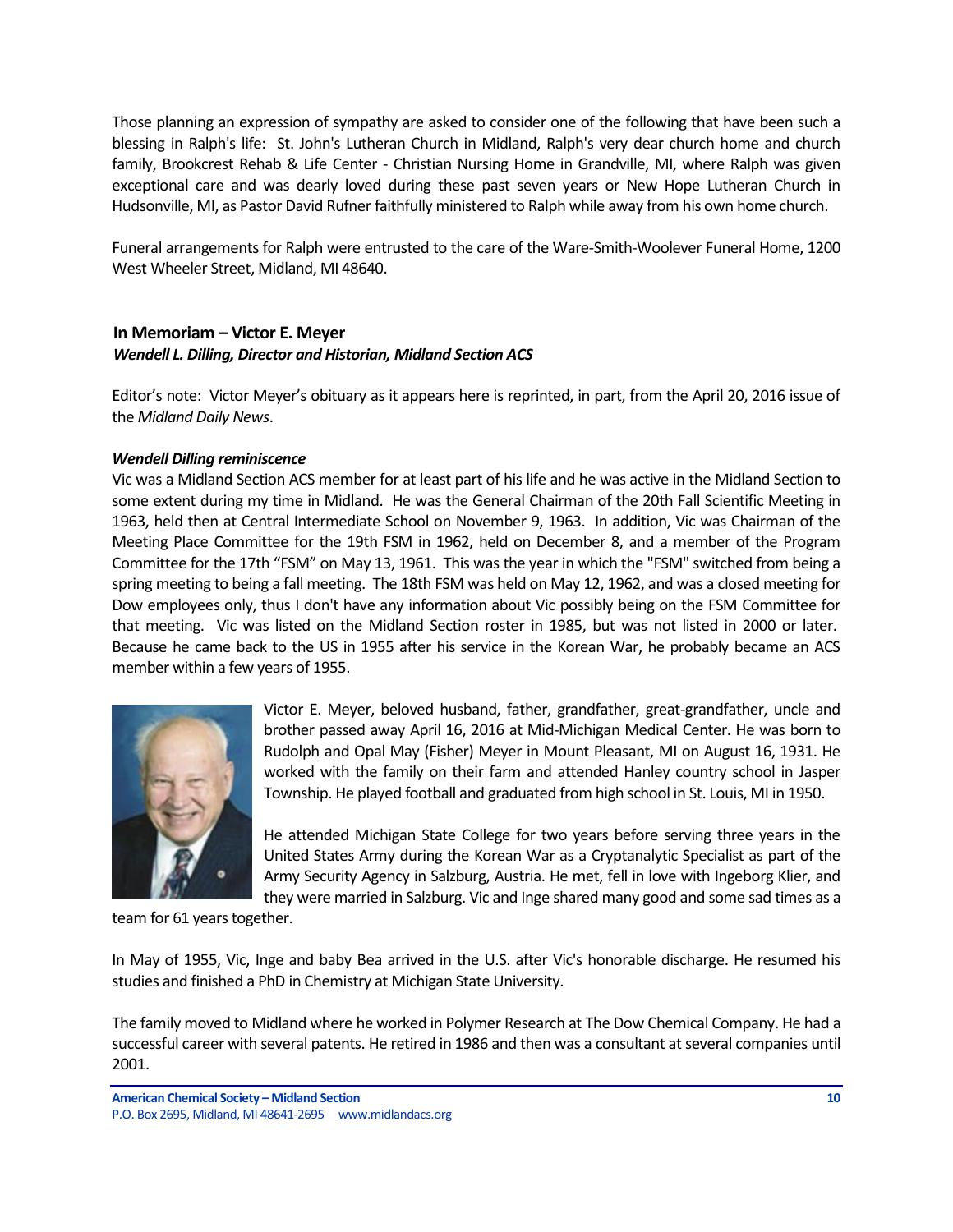He enjoyed his family, fishing, bow hunting, telling jokes, playing cards, building their cottage, fixing rental homes, making maple syrup, and chopping wood on his 10 acres. The family travelled back to Austria many times and to other countries. Whatever he did, it had to have a purpose. Vic was a great role model for so many people. He was caring, generous, intelligent, humble, humorous, hardworking, courageous, patient, and so much more. He will be greatly missed.

Vic leaves behind his loving wife, Inge; daughters, Beatrice (Jim) Malcolm, Belinda (Dave) Hoover Brewster and Lisa Meyer; his grandchildren, Danielle (Patrick) Hoover Bauld, Andrew (Elizabeth) Malcolm and Anna Malcolm; step grandsons, Jonathan and Jack; and great-grandchildren, Jackson, Conner, and Aura. Also surviving are his sister, Joan (Gary) Acton; brother, Ralph Meyer; and many cousins, nieces and nephews. He was preceded in death by his parents; a four-year-old daughter, Barbie; his grandson and fishing buddy, Levi Hoover (killed in Iraq in 2007); his sister, Ginny Parker; and brother, Ray Meyer.

A Memorial Mass took place at 11:00 AM on Thursday, April 21, 2016, from Blessed Sacrament Catholic Church, 3109 Swede Avenue, Midland, MI. Father Kevin Maksym officiated, with a luncheon following. Vic's family received friends at the church on Thursday, from 10:00 AM until the time of Mass. Those planning an expression of sympathy are asked to consider the Midland Area Community Foundation, 76 Ashman Circle, Midland, MI, 48640, or St. Jude Children's Research Hospital, 262 Danny Thomas Place, Memphis, TN, 38105.

Funeral arrangements were entrusted to the care of the Ware-Smith-Woolever Funeral Directors, 1200 West Wheeler Street, Midland, MI 48640.

### <span id="page-10-0"></span>**Upcoming Dates, Events, and Other Updates**

- May 12 (8:00 AM 5:00 PM)  $13<sup>th</sup>$  Annual ChEMS Research Forum, Huntington Club at Spartan Stadium, Michigan State University, East Lansing. Registration, lunch, and refreshments are complimentary, but pre-registration to attend the forum is requested. To register for the event, go to [http://www.chems.msu.edu/forum2016/Registration.](http://www.chems.msu.edu/forum2016/Registration) For more information, see [http://www.chems.msu.edu/forum2016,](http://www.chems.msu.edu/forum2016) or call the MSU ChEMS Department at 517-355-5135, or send an inquiry by e-mail t[o chems@egr.msu.edu.](mailto:chems@egr.msu.edu)
- May 12 (11:30 AM 1:00 PM) Outreach munch meeting, Creative 360, 1517 Bayliss Street, Midland. For any questions and to RSVP for lunch, please contact Gina Malczewski a[t reginamalczewski@gmail.com](mailto:reginamalczewski@gmail.com) or 989-631-4038.
- May  $18-21 47$ <sup>th</sup> ACS Central Regional Meeting, Covington, KY. For more information, see [http://www.acscerm2016.org/main/.](http://www.acscerm2016.org/main/)
- May 27 Deadline for submitting applications to the MSU STEM Center in Midland for their 2016 Summer Research Program internship opportunities for high school seniors program. More information about this program, as well as application instructions and an online application form, may be found at [http://research.msu.edu/summer-research/.](http://research.msu.edu/summer-research/) For additional information, or for questions, please contact Melanie Kauffman a[t kauffm59@msu.edu](mailto:kauffm59@msu.edu) or 517-884-0099.
- June 6 (6:30 PM 8:30 PM) ACS Board meeting, Grand Traverse Pie Company, 2600 North Saginaw Road, Midland, 6:00 PM, purchase dinner (optional), 6:30 PM, meeting begins. This meeting replaces the regularly scheduled board meeting that would normally take place at the Midland Center for the Arts. WebEx conference call connection at [Midland Section WebEx Board Meeting,](https://meetings.webex.com/collabs/meetings/join?uuid=MDUIF3K1F2PHUAY4ZKRYDP7EXH-MIS) phone number: 866-299- 7945, participant code: 9837036#.